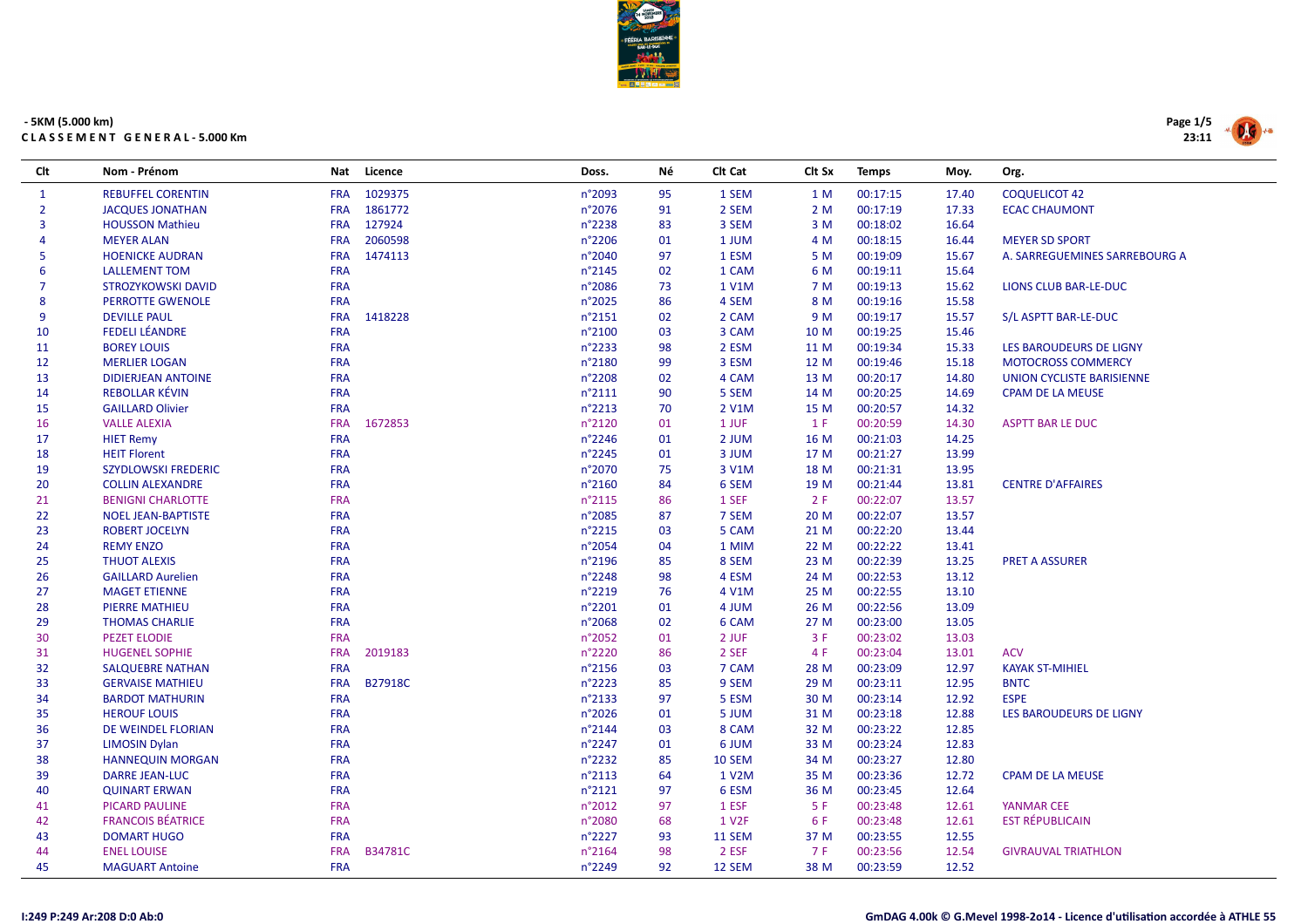

| Clt | Nom - Prénom                    | <b>Nat</b> | Licence        | Doss.            | Νé | Clt Cat       | Clt Sx | <b>Temps</b> | Moy.  | Org.                           |
|-----|---------------------------------|------------|----------------|------------------|----|---------------|--------|--------------|-------|--------------------------------|
| 46  | <b>VALLE MARINE</b>             | <b>FRA</b> |                | n°2119           | 05 | 1 MIF         | 8 F    | 00:24:06     | 12.45 |                                |
| 47  | <b>KOT DIDIER</b>               | <b>FRA</b> | 220241         | n°2064           | 71 | 5 V1M         | 39 M   | 00:24:11     | 12.41 | FFM/MC ÉVASION                 |
| 48  | <b>JOSSELIN YVON</b>            | <b>FRA</b> |                | n°2237           | 96 | 13 SEM        | 40 M   | 00:24:21     | 12.32 |                                |
| 49  | <b>MALON TITOUAN</b>            | <b>FRA</b> |                | n°2165           | 00 | 7 JUM         | 41 M   | 00:24:32     | 12.23 |                                |
| 50  | <b>FELT LAMBERT</b>             | <b>FRA</b> |                | n°2221           | 87 | 14 SEM        | 42 M   | 00:24:45     | 12.12 | <b>UCBARISIENNE</b>            |
| 51  | <b>TAILLEFUMIER CHRISTOPHER</b> | <b>FRA</b> |                | n°2231           | 83 | 15 SEM        | 43 M   | 00:24:48     | 12.10 |                                |
| 52  | <b>MORNICO THOMAS</b>           | <b>FRA</b> |                | n°2174           | 87 | <b>16 SEM</b> | 44 M   | 00:25:00     | 12.00 |                                |
| 53  | <b>WAGENHEIM LUCAS</b>          | <b>FRA</b> |                | n°2193           | 01 | 8 JUM         | 45 M   | 00:25:10     | 11.93 |                                |
| 54  | <b>HANOTEL MATHILDE</b>         | <b>FRA</b> | 1790925        | n°2128           | 01 | 3 JUF         | 9 F    | 00:25:11     | 11.92 | S/L ASPTT BAR-LE-DUC           |
| 55  | <b>VALLE JULIEN</b>             | <b>FRA</b> |                | n°2118           | 76 | 6 V1M         | 46 M   | 00:25:12     | 11.91 |                                |
| 56  | <b>ALIF FRANKY</b>              | <b>FRA</b> |                | n°2159           | 78 | 7 V1M         | 47 M   | 00:25:14     | 11.90 |                                |
| 57  | <b>REMY CÉLIA</b>               | <b>FRA</b> |                | n°2053           | 01 | 4 JUF         | 10 F   | 00:25:23     | 11.82 |                                |
| 58  | <b>COSTE LOÏC</b>               | <b>FRA</b> |                | n°2171           | 88 | 17 SEM        | 48 M   | 00:25:28     | 11.78 | <b>ADAPEI DE LA MEUSE</b>      |
| 59  | <b>MAUDUIT ÉP. LANCE MANON</b>  | <b>FRA</b> | A79299         | n°2140           | 93 | 3 SEF         | 11 F   | 00:25:42     | 11.67 | <b>COSD TRIATHLON</b>          |
| 60  | LEFETZ LÉA                      | <b>FRA</b> |                | n°2002           | 95 | 4 SEF         | 12 F   | 00:25:56     | 11.58 |                                |
| 61  | <b>CHATELAIN ROMAIN</b>         | <b>FRA</b> |                | n°2074           | 76 | 8 V1M         | 49 M   | 00:26:01     | 11.53 |                                |
| 62  | <b>VANDERESSE NOAM</b>          | <b>FRA</b> |                | n°2114           | 76 | 9 V1M         | 50 M   | 00:26:03     | 11.52 |                                |
| 63  | LEFRANCOIS CLEMENT              | <b>FRA</b> |                | n°2150           | 02 | 9 CAM         | 51 M   | 00:26:06     | 11.49 |                                |
| 64  | <b>EPIS PASCAL</b>              | <b>FRA</b> |                | n°2179           | 83 | 18 SEM        | 52 M   | 00:26:08     | 11.49 |                                |
| 65  | <b>KOT ALICE</b>                | <b>FRA</b> | 40484381       | n°2063           | 99 | 3 ESF         | 13 F   | 00:26:17     | 11.41 | S/L ASPTT BAR-LE-DUC           |
| 66  | <b>ZNAJ BENOIT</b>              | <b>FRA</b> |                | n°2010           | 97 | 7 ESM         | 53 M   | 00:26:17     | 11.41 | YANMAR CEE                     |
| 67  | POIRIER THÉO                    | <b>FRA</b> |                | n°2167           | 99 | 8 ESM         | 54 M   | 00:26:19     | 11.40 |                                |
| 68  | <b>CLER LUCAS</b>               | <b>FRA</b> |                | n°2039           | 97 | 9 ESM         | 55 M   | 00:26:22     | 11.38 |                                |
| 69  | <b>NAUD Alexianne</b>           | <b>FRA</b> |                | n°2243           | 02 | 1 CAF         | 14 F   | 00:26:26     | 11.35 |                                |
| 70  | <b>MIKKELSEN XAVIER</b>         | <b>FRA</b> |                | n°2125           | 83 | 19 SEM        | 56 M   | 00:26:34     | 11.29 |                                |
| 71  | PESCHELOCHE ALICE               | <b>FRA</b> |                | n°2105           | 82 | 5 SEF         | 15 F   | 00:26:43     | 11.23 |                                |
| 72  | <b>LAMBERT MYRIAM</b>           | <b>FRA</b> |                | n°2235           | 85 | 6 SEF         | 16 F   | 00:26:45     | 11.22 |                                |
| 73  | <b>VARNUSSON FANNY</b>          | <b>FRA</b> |                | n°2139           | 93 | 7 SEF         | 17 F   | 00:26:46     | 11.21 |                                |
| 74  | <b>MATHIEU LAURA</b>            | <b>FRA</b> |                | n°2202           | 98 | 4 ESF         | 18 F   | 00:26:49     | 11.19 |                                |
| 75  | <b>OSTYN Jean Luc</b>           | <b>FRA</b> |                | n°2244           | 00 | 9 JUM         | 57 M   | 00:26:56     | 11.14 |                                |
| 76  | <b>FLOCZEK JEREMY</b>           | <b>FRA</b> | <b>B15857C</b> | n°2176           | 81 | 20 SEM        | 58 M   | 00:26:58     | 11.13 | <b>BNTC</b>                    |
| 77  | <b>TALLANDIER ELISA</b>         | <b>FRA</b> |                | n°2191           | 95 | 8 SEF         | 19 F   | 00:27:02     | 11.10 |                                |
| 78  | <b>VARNEROT CELINE</b>          | <b>FRA</b> |                | n°2044           | 78 | 1 V1F         | 20F    | 00:27:09     | 11.05 |                                |
| 79  | <b>FIAUX ALEXANDRE</b>          | <b>FRA</b> |                | n°2045           | 75 | 10 V1M        | 59 M   | 00:27:13     | 11.02 |                                |
| 80  | <b>COSTE Cedric</b>             | <b>FRA</b> |                | n°2250           | 90 | 21 SEM        | 60 M   | 00:27:26     | 10.94 |                                |
| 81  | <b>BATTIN LUCIE</b>             | <b>FRA</b> |                | $n^{\circ}2141$  | 04 | 2 MIF         | 21 F   | 00:27:41     | 10.84 |                                |
| 82  | ZIMMERMANN CLÉMENT              | <b>FRA</b> |                | n°2183           | 92 | 22 SEM        | 61 M   | 00:27:50     | 10.78 |                                |
| 83  | <b>MILLOT BASILE</b>            | <b>FRA</b> |                | n°2153           | 91 | 23 SEM        | 62 M   | 00:28:03     | 10.70 | <b>STEF TRANSPORT VELAINES</b> |
| 84  | <b>COLLOT CLAIRE</b>            | <b>FRA</b> |                | n°2225           | 02 | 2 CAF         | 22 F   | 00:28:17     | 10.61 | <b>VEL COM CHEE NOUS</b>       |
| 85  | <b>CHÉNIER PAMÉLA</b>           | <b>FRA</b> |                | n°2037           | 83 | 9 SEF         | 23 F   | 00:28:22     | 10.58 |                                |
| 86  | PETIT MÉLODY                    | <b>FRA</b> |                | $n^{\circ}$ 2226 | 93 | <b>10 SEF</b> | 24 F   | 00:28:25     | 10.56 |                                |
| 87  | <b>CRUSEM ANNER</b>             | <b>FRA</b> |                | n°2048           | 70 | 2 V1F         | 25 F   | 00:28:27     | 10.55 |                                |
| 88  | <b>THOUVIGNON LEA</b>           | <b>FRA</b> |                | n°2152           | 96 | <b>11 SEF</b> | 26 F   | 00:28:27     | 10.55 | <b>STEF TRANSPORT VELAINES</b> |
| 89  | <b>HOENICKE OCÉANE</b>          | <b>FRA</b> |                | n°2035           | 92 | <b>12 SEF</b> | 27F    | 00:28:29     | 10.54 |                                |
| 90  | <b>BARRY BOUBACAR</b>           | <b>FRA</b> |                | n°2154           | 86 | 24 SEM        | 63 M   | 00:28:33     | 10.51 | <b>STEF TRANSPORT VELAINES</b> |
|     |                                 |            |                |                  |    |               |        |              |       |                                |

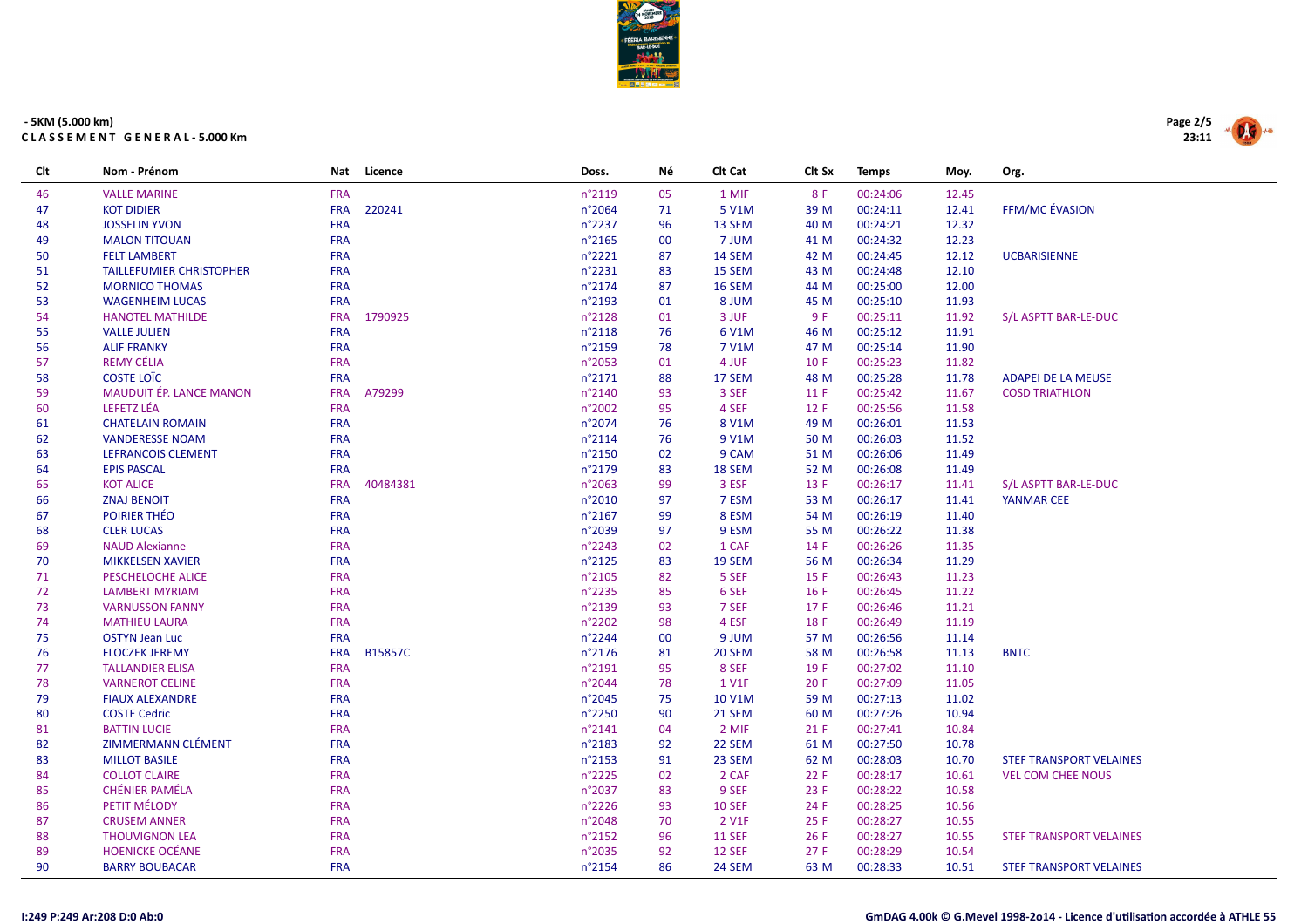

| Clt | Nom - Prénom                      |            | Nat Licence | Doss.           | Νé | Clt Cat            | CIt Sx | <b>Temps</b> | Moy.  | Org.                                   |
|-----|-----------------------------------|------------|-------------|-----------------|----|--------------------|--------|--------------|-------|----------------------------------------|
| 91  | <b>JACQUET THIBAUT</b>            | <b>FRA</b> |             | n°2099          | 75 | 11 V1M             | 64 M   | 00:28:35     | 10.50 |                                        |
| 92  | <b>GALLO FABIEN</b>               | <b>FRA</b> |             | n°2155          | 73 | 12 V1M             | 65 M   | 00:28:35     | 10.50 | <b>STEF TRANSPORT VELAINES</b>         |
| 93  | <b>CHATELAIN AUDREY</b>           | <b>FRA</b> |             | n°2075          | 81 | <b>13 SEF</b>      | 28 F   | 00:28:37     | 10.48 |                                        |
| 94  | <b>MALON MARGOT</b>               | <b>FRA</b> |             | n°2166          | 03 | 3 CAF              | 29 F   | 00:28:41     | 10.46 |                                        |
| 95  | <b>COLLOT HERVE</b>               | <b>FRA</b> |             | n°2224          | 68 | 2 V2M              | 66 M   | 00:28:41     | 10.46 | <b>VEL COM CHEE NOUS</b>               |
| 96  | RONDEAU STÉPHANIE                 | <b>FRA</b> |             | n°2061          | 83 | <b>14 SEF</b>      | 30 F   | 00:28:45     | 10.43 | <b>CENTRE D'AFFAIRES</b>               |
| 97  | <b>GUYOT ALEXANDRE</b>            | <b>FRA</b> |             | $n^{\circ}2116$ | 95 | 25 SEM             | 67 M   | 00:28:48     | 10.42 |                                        |
| 98  | <b>BEMER DIDIER</b>               | <b>FRA</b> |             | n°2049          | 69 | 3 V <sub>2</sub> M | 68 M   | 00:28:52     | 10.39 |                                        |
| 99  | <b>TOUSSAINT YVANN</b>            | <b>FRA</b> | 2543283484  | n°2001          | 98 | <b>10 ESM</b>      | 69 M   | 00:28:56     | 10.37 | <b>ENTENTE SPORTIVE MAIZEY-LACROIX</b> |
| 100 | <b>NOTTRE ORLANE</b>              | <b>FRA</b> |             | n°2092          | 03 | 4 CAF              | 31 F   | 00:28:56     | 10.37 |                                        |
| 101 | <b>NOTTRE CHRISTELLE</b>          | <b>FRA</b> |             | n°2091          | 79 | 3 V1F              | 32 F   | 00:28:57     | 10.36 |                                        |
| 102 | <b>BENETEAU JULIEN</b>            | <b>FRA</b> |             | n°2081          | 70 | 13 V1M             | 70 M   | 00:28:57     | 10.36 | <b>EST RÉPUBLICAIN</b>                 |
| 103 | <b>FABER RAPHAËL</b>              | <b>FRA</b> |             | n°2007          | 86 | 26 SEM             | 71 M   | 00:29:02     | 10.34 | YANMAR CEE                             |
| 104 | <b>MAILLE CLAIRE</b>              | <b>FRA</b> |             | n°2087          | 83 | <b>15 SEF</b>      | 33 F   | 00:29:10     | 10.29 | VILLE ET CA BAR LE DUC                 |
| 105 | <b>MOUGINOT CLARA</b>             | <b>FRA</b> |             | n°2030          | 96 | <b>16 SEF</b>      | 34 F   | 00:29:10     | 10.29 | VILLE ET CA BAR LE DUC                 |
| 106 | <b>COLLOT JUSTINE</b>             | <b>FRA</b> |             | n°2069          | 91 | <b>17 SEF</b>      | 35 F   | 00:29:15     | 10.26 |                                        |
| 107 | <b>JACQUEMET GAETANE</b>          | <b>FRA</b> |             | n°2126          | 75 | 4 V1F              | 36 F   | 00:29:16     | 10.25 |                                        |
| 108 | <b>BONNETTE-DIDIERJEAN JULIE</b>  | <b>FRA</b> |             | n°2209          | 00 | 5 JUF              | 37 F   | 00:29:16     | 10.25 |                                        |
| 109 | <b>MANZONI CAROLINE</b>           | <b>FRA</b> |             | n°2027          | 85 | <b>18 SEF</b>      | 38 F   | 00:29:18     | 10.24 |                                        |
| 110 | <b>VIDAL RACHIDA</b>              | <b>FRA</b> |             | $n^{\circ}2212$ | 84 | <b>19 SEF</b>      | 39 F   | 00:29:19     | 10.24 |                                        |
| 111 | <b>HERLUISON ALEXANDRA</b>        | <b>FRA</b> |             | n°2211          | 74 | 5 V1F              | 40 F   | 00:29:19     | 10.24 |                                        |
| 112 | <b>BABEL ROMAIN</b>               | <b>FRA</b> |             | $n^{\circ}2186$ | 97 | 11 ESM             | 72 M   | 00:29:20     | 10.23 | <b>LIONS CLUB BAR-LE-DUC</b>           |
| 113 | <b>HACQUIN BENOIT</b>             | <b>FRA</b> |             | n°2065          | 56 | 1 V3M              | 73 M   | 00:29:28     | 10.18 | AMB                                    |
| 114 | <b>GENOT RAYNALD</b>              | <b>FRA</b> |             | $n^{\circ}2112$ | 79 | 14 V1M             | 74 M   | 00:29:31     | 10.17 | <b>CPAM DE LA MEUSE</b>                |
| 115 | <b>COLLET DELPHINE</b>            | <b>FRA</b> |             | n°2014          | 84 | <b>20 SEF</b>      | 41 F   | 00:29:31     | 10.16 | <b>YANMAR CEE</b>                      |
| 116 | <b>VALLE CAROLINE</b>             | <b>FRA</b> |             | n°2117          | 76 | 6 V1F              | 42 F   | 00:29:33     | 10.15 |                                        |
| 117 | <b>STRELEN DAVID</b>              | <b>FRA</b> |             | $n^{\circ}2041$ | 70 | <b>15 V1M</b>      | 75 M   | 00:29:47     | 10.07 |                                        |
| 118 | <b>BIGEARD JUSTINE</b>            | <b>FRA</b> |             | n°2162          | 87 | <b>21 SEF</b>      | 43 F   | 00:29:55     | 10.03 |                                        |
| 119 | <b>DARRE DELPHINE</b>             | <b>FRA</b> |             | n°2108          | 72 | 7 V1F              | 44 F   | 00:29:55     | 10.03 | <b>CPAM DE LA MEUSE</b>                |
| 120 | <b>BECMANN WILLIAM</b>            | <b>FRA</b> |             | n°2095          | 79 | 16 V1M             | 76 M   | 00:29:56     | 10.02 |                                        |
| 121 | <b>KOT CLAIRE</b>                 | <b>FRA</b> |             | n°2062          | 02 | 5 CAF              | 45 F   | 00:30:00     | 10.00 |                                        |
| 122 | <b>MEYER JORET VIRGINIE</b>       | <b>FRA</b> |             | $n^{\circ}2214$ | 79 | 8 V1F              | 46 F   | 00:30:10     | 9.94  | <b>NOVO NORDISK ENTREPRISE</b>         |
| 123 | <b>CORAILLER MATHILDE</b>         | <b>FRA</b> |             | n°2031          | 96 | 22 SEF             | 47 F   | 00:30:30     | 9.84  |                                        |
| 124 | <b>AUBERTIN SALOMÉ</b>            | <b>FRA</b> |             | n°2163          | 02 | 6 CAF              | 48 F   | 00:30:30     | 9.84  |                                        |
| 125 | <b>COLLOT ADÈLE</b>               | <b>FRA</b> |             | n°2161          | 03 | 7 CAF              | 49 F   | 00:30:34     | 9.81  |                                        |
| 126 | PERINO SEBASTIEN                  | <b>FRA</b> |             | n°2057          | 69 | 4 V <sub>2</sub> M | 77 M   | 00:30:42     | 9.77  | <b>COLLEGE ANDRE THEURIET</b>          |
| 127 | <b>PERINO SONIA</b>               | <b>FRA</b> |             | n°2056          | 75 | 9 V1F              | 50 F   | 00:30:42     | 9.77  | <b>COLLEGE ANDRE THEURIET</b>          |
| 128 | <b>OUDIN-KAUFFMANN FRÉDÉRIQUE</b> | <b>FRA</b> |             | n°2051          | 69 | 2 V <sub>2</sub> F | 51 F   | 00:30:43     | 9.77  | <b>COLLÈGE THEURIET</b>                |
| 129 | PAQUATTE JESSICA                  | <b>FRA</b> |             | n°2019          | 94 | <b>23 SEF</b>      | 52 F   | 00:30:48     | 9.74  | YANMAR CEE                             |
| 130 | PAPAZOGLOU RICHARD                | <b>FRA</b> |             | n°2168          | 79 | 17 V1M             | 78 M   | 00:30:53     | 9.72  | LES 80 DEGRÉS                          |
| 131 | <b>SCHOONEMAN ANNE</b>            | <b>FRA</b> |             | n°2169          | 73 | 10 V1F             | 53 F   | 00:30:53     | 9.71  | LES 80 DEGRÉS                          |
| 132 | <b>ROUYER CLAIRE</b>              | <b>FRA</b> |             | n°2107          | 96 | <b>24 SEF</b>      | 54 F   | 00:30:56     | 9.70  | <b>CPAM DE LA MEUSE</b>                |
| 133 | <b>LAFAT ELIAN</b>                | <b>FRA</b> |             | n°2184          | 92 | 27 SEM             | 79 M   | 00:30:57     | 9.69  |                                        |
| 134 | THIEBLEMONT SANDRINE              | <b>FRA</b> |             | n°2059          | 76 | <b>11 V1F</b>      | 55 F   | 00:31:02     | 9.67  |                                        |
| 135 | <b>BÉGIN MARIANNE</b>             | <b>FRA</b> |             | n°2089          | 85 | <b>25 SEF</b>      | 56 F   | 00:31:04     | 9.66  |                                        |

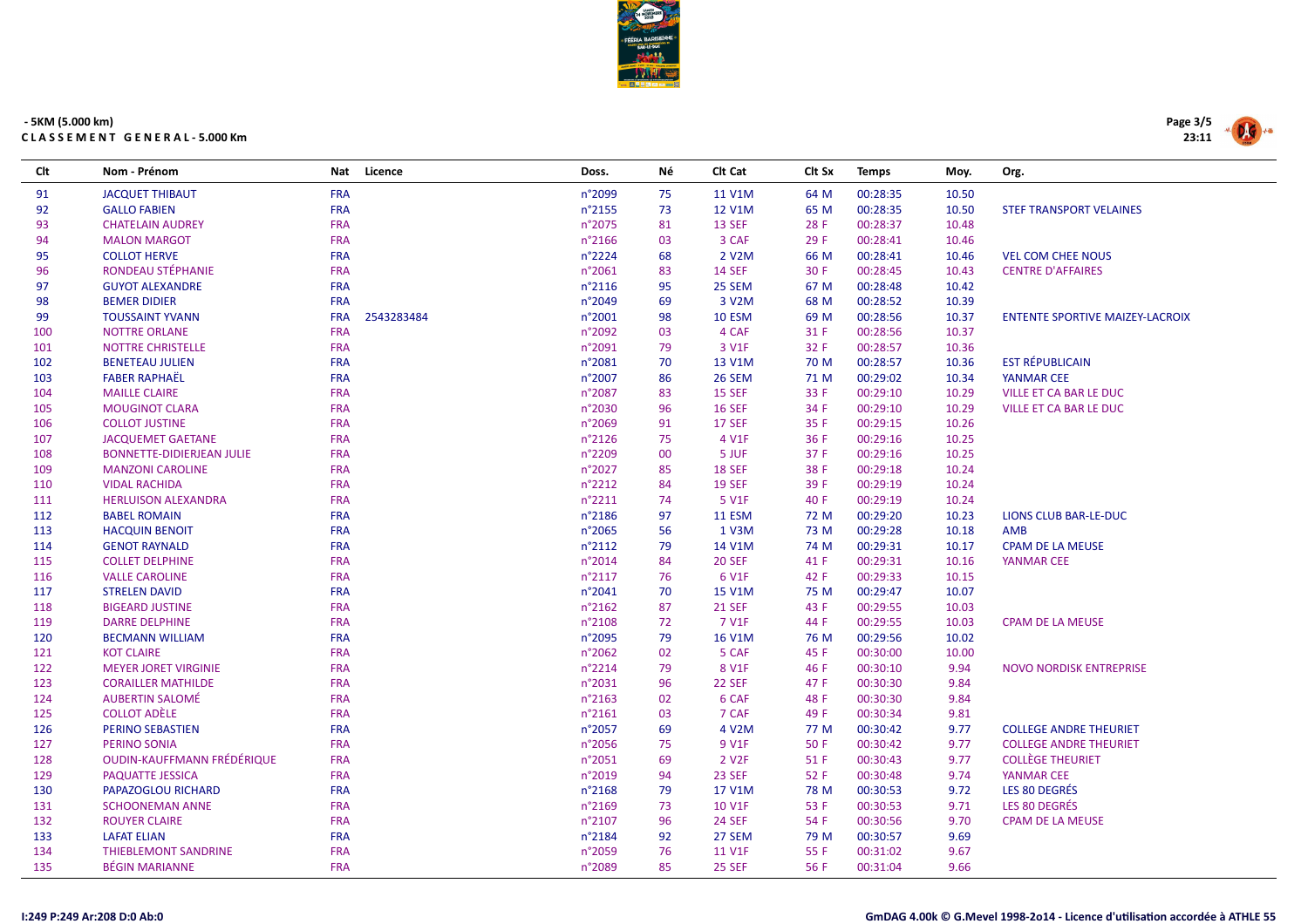

| Clt | Nom - Prénom                   | Licence<br>Nat | Doss.           | Νé | CIt Cat           | CIt Sx | <b>Temps</b> | Moy. | Org.                    |
|-----|--------------------------------|----------------|-----------------|----|-------------------|--------|--------------|------|-------------------------|
| 136 | <b>LALANDE YVANN</b>           | <b>FRA</b>     | n°2038          | 97 | 12 ESM            | 80 M   | 00:31:07     | 9.64 |                         |
| 137 | <b>COLIN STEPHANIE</b>         | <b>FRA</b>     | n°2020          | 88 | <b>26 SEF</b>     | 57 F   | 00:31:10     | 9.63 |                         |
| 138 | <b>HALLET AMELIE</b>           | <b>FRA</b>     | n°2072          | 03 | 8 CAF             | 58 F   | 00:31:14     | 9.61 | <b>TEAM REMBERCOURT</b> |
| 139 | <b>CHARLIER THIBAULT</b>       | <b>FRA</b>     | n°2137          | 03 | 10 CAM            | 81 M   | 00:31:16     | 9.60 |                         |
| 140 | <b>DOMART MATHILDE</b>         | <b>FRA</b>     | n°2234          | 92 | <b>27 SEF</b>     | 59 F   | 00:31:21     | 9.57 |                         |
| 141 | <b>FORMENTEL JULIE</b>         | <b>FRA</b>     | n°2199          | 90 | <b>28 SEF</b>     | 60 F   | 00:31:26     | 9.54 |                         |
| 142 | LEFRANCOIS QUENTIN             | <b>FRA</b>     | n°2149          | 00 | 10 JUM            | 82 M   | 00:31:39     | 9.48 |                         |
| 143 | <b>DELABORDE LAETITIA</b>      | <b>FRA</b>     | n°2106          | 85 | <b>29 SEF</b>     | 61 F   | 00:31:42     | 9.47 | <b>CPAM DE LA MEUSE</b> |
| 144 | SFERLAZZA MICKAEL              | <b>FRA</b>     | n°2029          | 83 | 28 SEM            | 83 M   | 00:31:49     | 9.43 |                         |
| 145 | SFERLAZZA LAETITIA             | <b>FRA</b>     | n°2028          | 82 | <b>30 SEF</b>     | 62 F   | 00:31:50     | 9.43 |                         |
| 146 | <b>CHAOMLEFFEL PASCAL</b>      | <b>FRA</b>     | n°2127          | 61 | 5 V2M             | 84 M   | 00:31:54     | 9.41 |                         |
| 147 | <b>JEUNIAU NATHALIE</b>        | <b>FRA</b>     | n°2200          | 75 | 12 V1F            | 63 F   | 00:31:54     | 9.41 |                         |
| 148 | <b>DEROUSSY CHLOÉ</b>          | <b>FRA</b>     | n°2109          | 91 | <b>31 SEF</b>     | 64 F   | 00:32:00     | 9.38 | <b>CPAM DE LA MEUSE</b> |
| 149 | <b>RATTINI AMANDINE</b>        | <b>FRA</b>     | n°2204          | 02 | 9 CAF             | 65 F   | 00:32:03     | 9.36 |                         |
| 150 | <b>ISABELLE EMOND</b>          | <b>FRA</b>     | n°2203          | 70 | 13 V1F            | 66 F   | 00:32:05     | 9.35 |                         |
| 151 | <b>ROBERT NATHALIE</b>         | <b>FRA</b>     | n°2066          | 71 | 14 V1F            | 67 F   | 00:32:08     | 9.34 |                         |
| 152 | <b>DIENST NATHALIE</b>         | <b>FRA</b>     | n°2218          | 65 | 3 V <sub>2F</sub> | 68 F   | 00:32:10     | 9.33 |                         |
| 153 | ROUYER CÉLINE                  | <b>FRA</b>     | n°2050          | 77 | 15 V1F            | 69 F   | 00:32:15     | 9.31 |                         |
| 154 | <b>VIEVILLE PAUL</b>           | <b>FRA</b>     | n°2067          | 04 | 2 MIM             | 85 M   | 00:32:15     | 9.31 |                         |
| 155 | <b>NICOLLE CELINE</b>          | <b>FRA</b>     | n°2055          | 81 | <b>32 SEF</b>     | 70 F   | 00:32:19     | 9.29 |                         |
| 156 | <b>JACQUINET MARINE</b>        | <b>FRA</b>     | n°2138          | 97 | 5 ESF             | 71 F   | 00:32:23     | 9.27 |                         |
| 157 | <b>AUBERTIN EMMANUELLE</b>     | <b>FRA</b>     | $n^{\circ}2175$ | 82 | <b>33 SEF</b>     | 72 F   | 00:32:33     | 9.22 |                         |
| 158 | <b>ROGALA GUILLAUME</b>        | <b>FRA</b>     | n°2009          | 84 | 29 SEM            | 86 M   | 00:32:38     | 9.20 | <b>YANMAR CEE</b>       |
| 159 | <b>FERRIER NICOLAS</b>         | <b>FRA</b>     | n°2083          | 84 | 30 SEM            | 87 M   | 00:32:43     | 9.17 | <b>EST RÉPUBLICAIN</b>  |
| 160 | <b>GRIMAUD FRANÇOIS-XAVIER</b> | <b>FRA</b>     | n°2082          | 73 | <b>18 V1M</b>     | 88 M   | 00:32:45     | 9.16 | <b>EST RÉPUBLICAIN</b>  |
| 161 | <b>COLLOT LOUISE</b>           | <b>FRA</b>     | n°2157          | 99 | 6 ESF             | 73 F   | 00:32:54     | 9.12 |                         |
| 162 | <b>STEYER HUGO</b>             | <b>FRA</b>     | n°2205          | 00 | <b>11 JUM</b>     | 89 M   | 00:32:56     | 9.11 |                         |
| 163 | <b>MOULÈRES MELANIE</b>        | <b>FRA</b>     | n°2047          | 87 | <b>34 SEF</b>     | 74 F   | 00:33:01     | 9.09 |                         |
| 164 | <b>VION AURÉLIE</b>            | <b>FRA</b>     | n°2146          | 85 | <b>35 SEF</b>     | 75 F   | 00:33:14     | 9.03 |                         |
| 165 | <b>COLLOT CHARLOTTE</b>        | <b>FRA</b>     | n°2158          | 00 | 6 JUF             | 76 F   | 00:33:22     | 8.99 |                         |
| 166 | <b>GUILLEMIN CÉLINE</b>        | <b>FRA</b>     | n°2098          | 74 | <b>16 V1F</b>     | 77 F   | 00:33:47     | 8.88 |                         |
| 167 | <b>MAUCOURT MAGALI</b>         | <b>FRA</b>     | n°2197          | 74 | 17 V1F            | 78 F   | 00:33:58     | 8.84 | PRÊT A ASSURER          |
| 168 | <b>CORDEBAR CATHIA</b>         | <b>FRA</b>     | n°2023          | 70 | <b>18 V1F</b>     | 79 F   | 00:34:02     | 8.81 | <b>RAVEL 52</b>         |
| 169 | <b>JAMAIN DELPHINE</b>         | <b>FRA</b>     | $n^{\circ}2110$ | 85 | <b>36 SEF</b>     | 80 F   | 00:34:06     | 8.80 | CPAM DE LA MEUSE        |
| 170 | EL HAOUTI BEN ABDELLAH FATIMA  | <b>FRA</b>     | n°2217          | 75 | 19 V1F            | 81 F   | 00:34:10     | 8.78 |                         |
| 171 | NAUDÉ MURIELLE                 | <b>FRA</b>     | n°2181          | 77 | 20 V1F            | 82 F   | 00:34:22     | 8.73 |                         |
| 172 | <b>DEPERNET SANDRA</b>         | <b>FRA</b>     | n°2036          | 79 | 21 V1F            | 83 F   | 00:34:32     | 8.69 |                         |
| 173 | <b>DUGNY SABINE</b>            | <b>FRA</b>     | n°2034          | 80 | 37 SEF            | 84 F   | 00:34:53     | 8.60 |                         |
| 174 | <b>GROS JEAN-CHRISTOPHE</b>    | <b>FRA</b>     | $n^{\circ}2142$ | 79 | 19 V1M            | 90 M   | 00:34:55     | 8.60 |                         |
| 175 | <b>BLIN CHRISTINE</b>          | <b>FRA</b>     | $n^{\circ}2103$ | 70 | 22 V1F            | 85 F   | 00:34:55     | 8.59 |                         |
| 176 | <b>GROS NADÈGE</b>             | <b>FRA</b>     | n°2143          | 80 | <b>38 SEF</b>     | 86 F   | 00:34:57     | 8.59 |                         |
| 177 | KERN-HOHLMANN VALÉRIE          | <b>FRA</b>     | n°2182          | 75 | 23 V1F            | 87F    | 00:34:58     | 8.58 | <b>AREAS BAR-LE-DUC</b> |
| 178 | <b>LANGRENE ROSINE</b>         | <b>FRA</b>     | n°2073          | 76 | 24 V1F            | 88 F   | 00:35:25     | 8.47 |                         |
| 179 | <b>BOTZ EMILY</b>              | <b>FRA</b>     | n°2090          | 92 | <b>39 SEF</b>     | 89 F   | 00:35:25     | 8.47 | <b>ECURIES DU JURÉ</b>  |
| 180 | <b>MARTIN NATHALIE</b>         | <b>FRA</b>     | n°2094          | 63 | 4 V <sub>2F</sub> | 90 F   | 00:35:30     | 8.45 |                         |
|     |                                |                |                 |    |                   |        |              |      |                         |